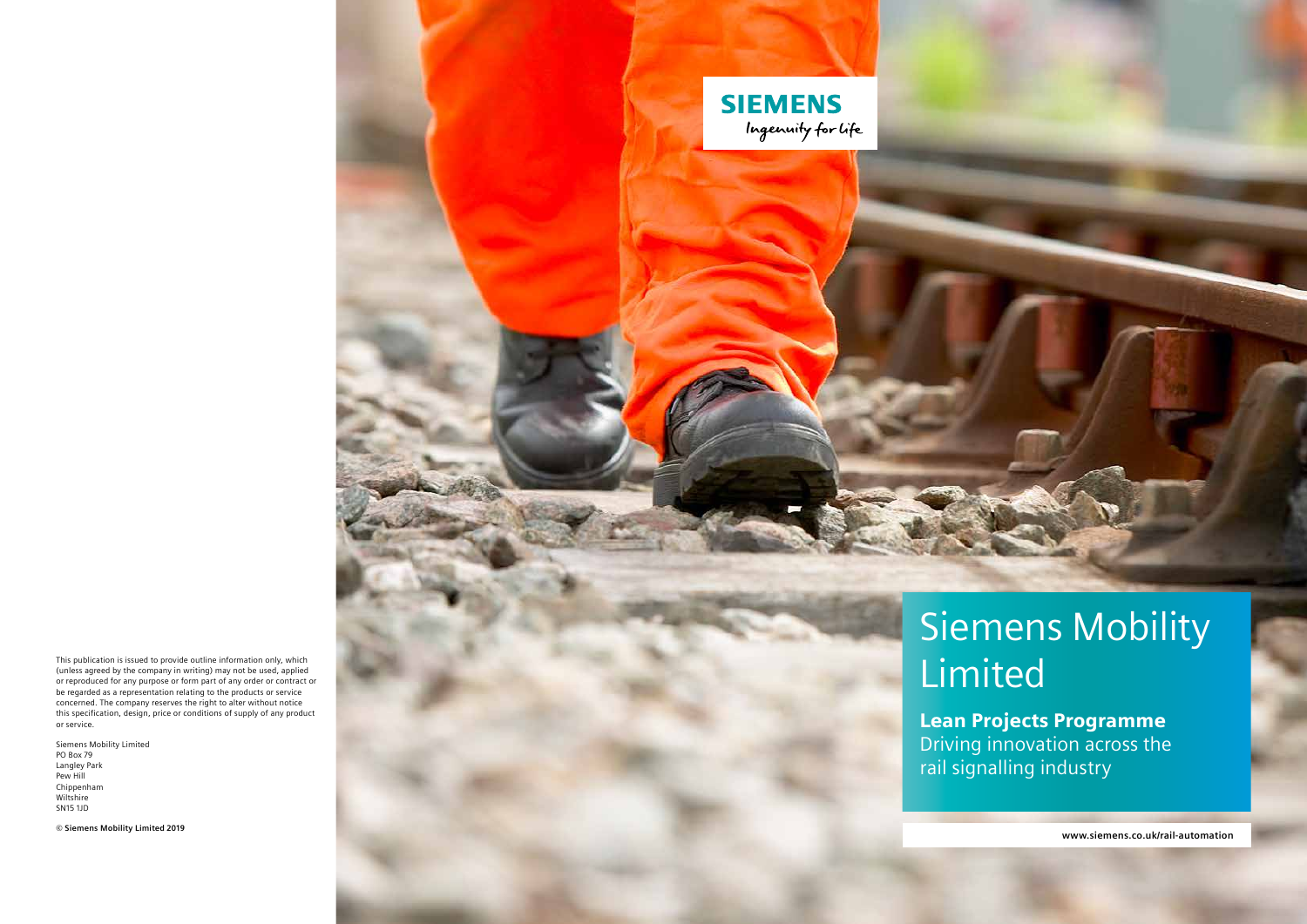# Siemens Mobility Limited

# **Lean Projects Programme: Rail Automation**



# **Contents**

**Enhancing efficiency**

**18 Learning every step of the way** 

**20 Digitalising trackside testing**

**22 Using technology in design for best results**



**materials management** 



**4** Introduction

**24** Next steps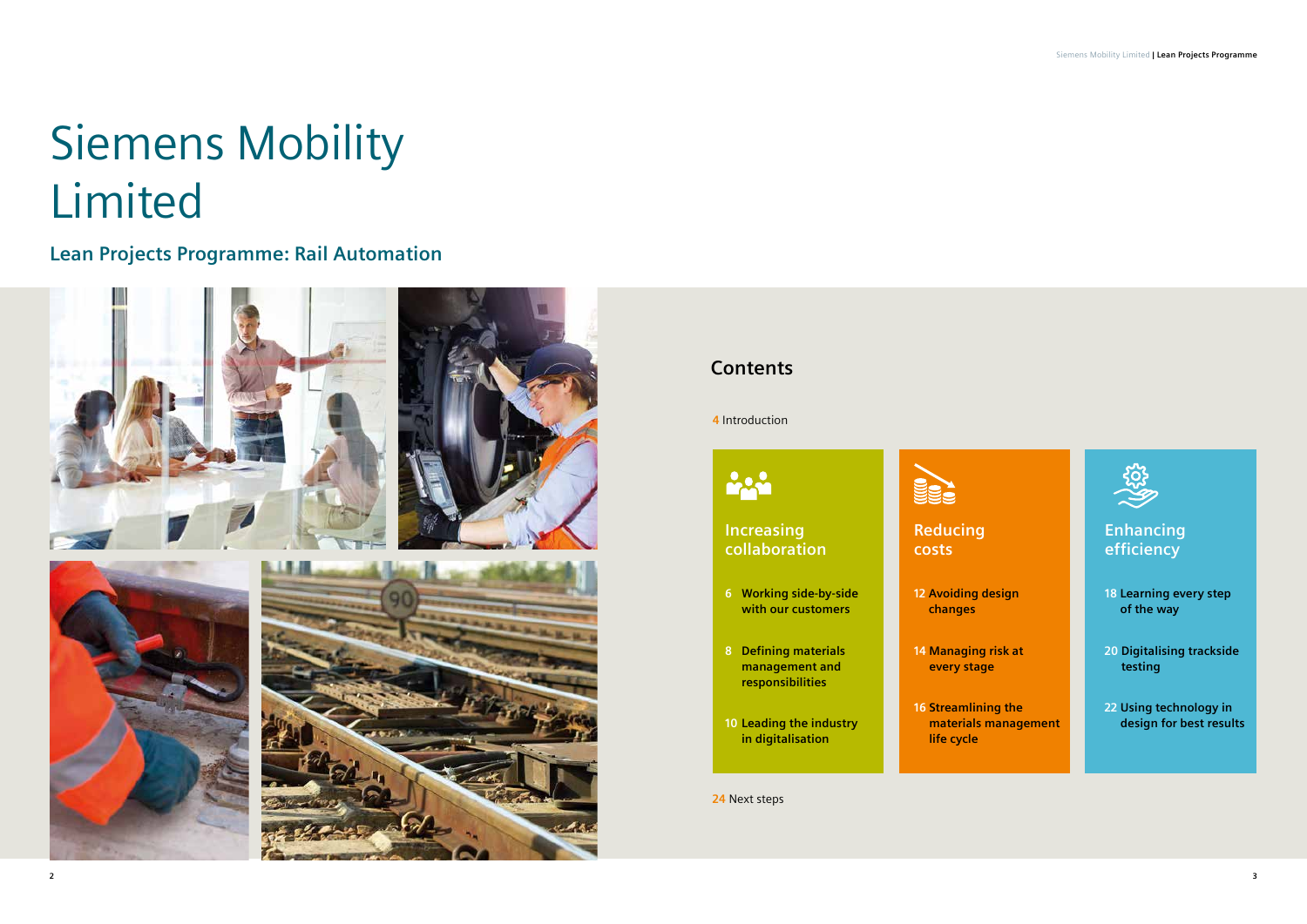We're already seeing the benefits of this programme, and so we've produced this brochure to share and celebrate our successes to date with you.

We have developed case studies for nine of the twenty-four projects in the programme to show how we are responding to the priorities of our customers and the rail signalling industry. The studies highlight how we are improving collaboration, reducing costs and enhancing efficiency, telling a story of ongoing innovation to demonstrate that the Lean programme is changing the way we work at Siemens Mobility Limited.

We are trusted and highly regarded for our product reliability, quality and delivery. Our brochure is designed to showcase these assets and, at the same time, demonstrate that we are forward-thinking, dynamic, collaborative and engaging industry leaders that welcome competition and innovation, among many other attributes.

Louise Loudon, Head of Business Excellence, said: "The Lean Programme is designed to challenge our ways of thinking, encouraging our teams to deliver our processes to the best of their ability. We want to further build on ensuring that we operate to a best in class standard in every project. To be successful it is key we identify areas where we can collaborate with our customers to unlock potential and drive cost efficiency.

"This programme is part of a broader cultural change in Siemens Mobility Limited to be fit for the future. We've had great engagement to date, but it's important that we don't become complacent. So, this

brochure is intended to share with you our progress to be an innovative organisation, committed to delivering ongoing improvements that generate value for our customers."

Matthew Kent, Director of Operations, said: "We're always looking to find innovative ways to keep costs low for customers, without compromising on safety or quality. Keeping our customers and colleagues safe must be our number one priority.

"The case studies in this brochure show how we're adapting and changing our processes, collaborating within our company and with our customers to learn from the cumulative experience. For instance, we have developed industry-leading technology to remove paperwork package plans for safer trackside working. We are now actively engaged with our clients and supply chain early in the GRIP process to activate scope stability sooner, hence removing rework cycles, and have embedded a robust lessons learned process across all projects to disseminate best practice.

"All the case studies give real-life examples of how we are achieving our mission to be efficient, innovative and integrated."





# Introduction

**Over the past two years we have introduced our Lean Projects Programme, which we created to demonstrate our commitment to driving innovation and to embed efficiencies into our projects.**





*...we're adapting and changing our processes, collaborating within our company and with our customers to learn from our cumulative experience.*



Matthew Kent, Matthew Kent, Director of Operations Director of Operations

#### Siemens Mobility Limited **| Lean Projects Programme**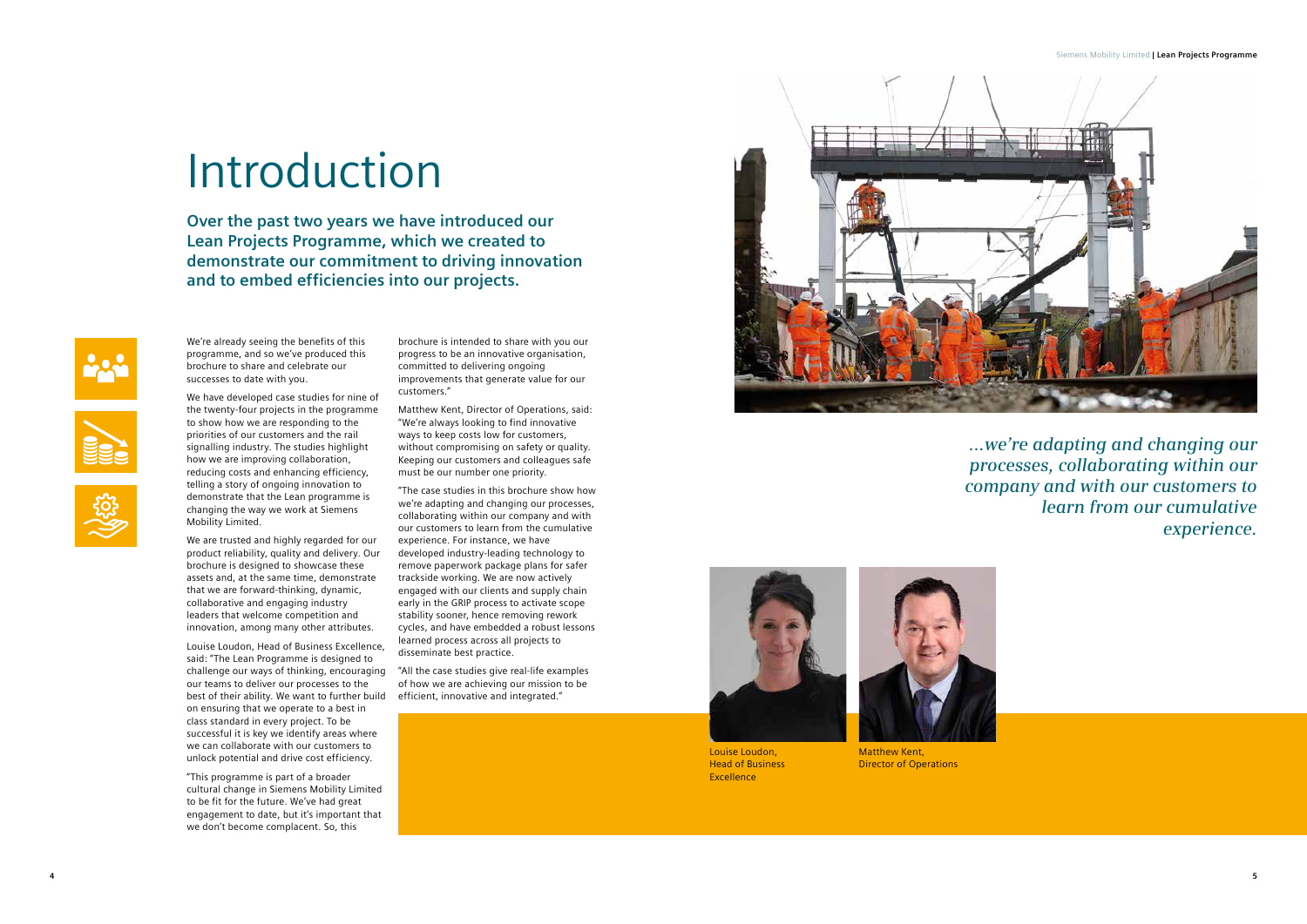In a rare opportunity to get involved from the outset, Siemens Mobility Limited took on the challenge of working on a project from Stage 1 of Network Rail's Governance for Railway Investment Projects (GRIP) process to explore the benefits that can be gained when involved with a scheme from its conception.

#### **What we did**

Rail signalling contractors are traditionally brought onto projects at the detailed design phase of a project (GRIP 4 or GRIP 5 onwards). This can lead to challenges occurring later on in the scheme and ignores the possible advantages of working collaboratively from an early stage.

To challenge the norm, we took on a full Design and Build project, from conception (GRIP 1) through to completion (GRIP 8). The result was a more efficient way of working between contractor and customer that enables both parties to reduce costs, save time and improve quality.

#### **How we did it**

Urlay Nook was a scheme aimed at converting an old, manual level crossing in County Durham into a state of the art MCB-OD level crossing.

We worked collaboratively with Network Rail IP Signalling (NR IPS) on the project, forming a single team able to create a smoother way of working between customer and contractor.

# Working side-by-side with our customers

**Siemens Mobility Limited Lean Projects Programme: Rail Automation**

48% reduction on overall timescales

### **Increasing collaboration**





Project delivered on time with a controlled and early handover A high quality finished product



A brand new approach that serves as best practice across the business



Through a series of internal workshops, the team implemented a variety of measures aimed at streamlining project processes. These included:

- Working together to narrow the list of required deliverables
- Shortening 20-day review cycles to 5-10 days to challenge the project programme
- Combining (typically separate) roles to establish a smaller, more focused team
- Minimising design changes by scoping the project early on

• Establishing a "control before content" policy, encouraging the team to get things right first time

#### **What we learned**

This was a brave new world both for the customer and for Siemens Mobility Limited, with contractors rarely involved in a project as early as GRIP 1-3. It provided us with an opportunity to shape the project requirements and define an implementation methodology that provided the greatest opportunity to deliver programme and cost benefits.

The result is an approach able to streamline project processes in order to reduce timescales; reduce costs; reduce scope uncertainty and change; and build strong relationships between customer and contractor.

The model now serves as a standard for Siemens Mobility Limited, helping us to deliver both small and major projects successfully and competitively – and has even led to us securing the £35m contract for GRIP 5-8 of the Durham Coast re-signalling scheme.



*Siemens Mobility Limited worked collaboratively with Network Rail IP Signalling (NR IPS) on the project, forming a single team able to create a smoother way of working.*

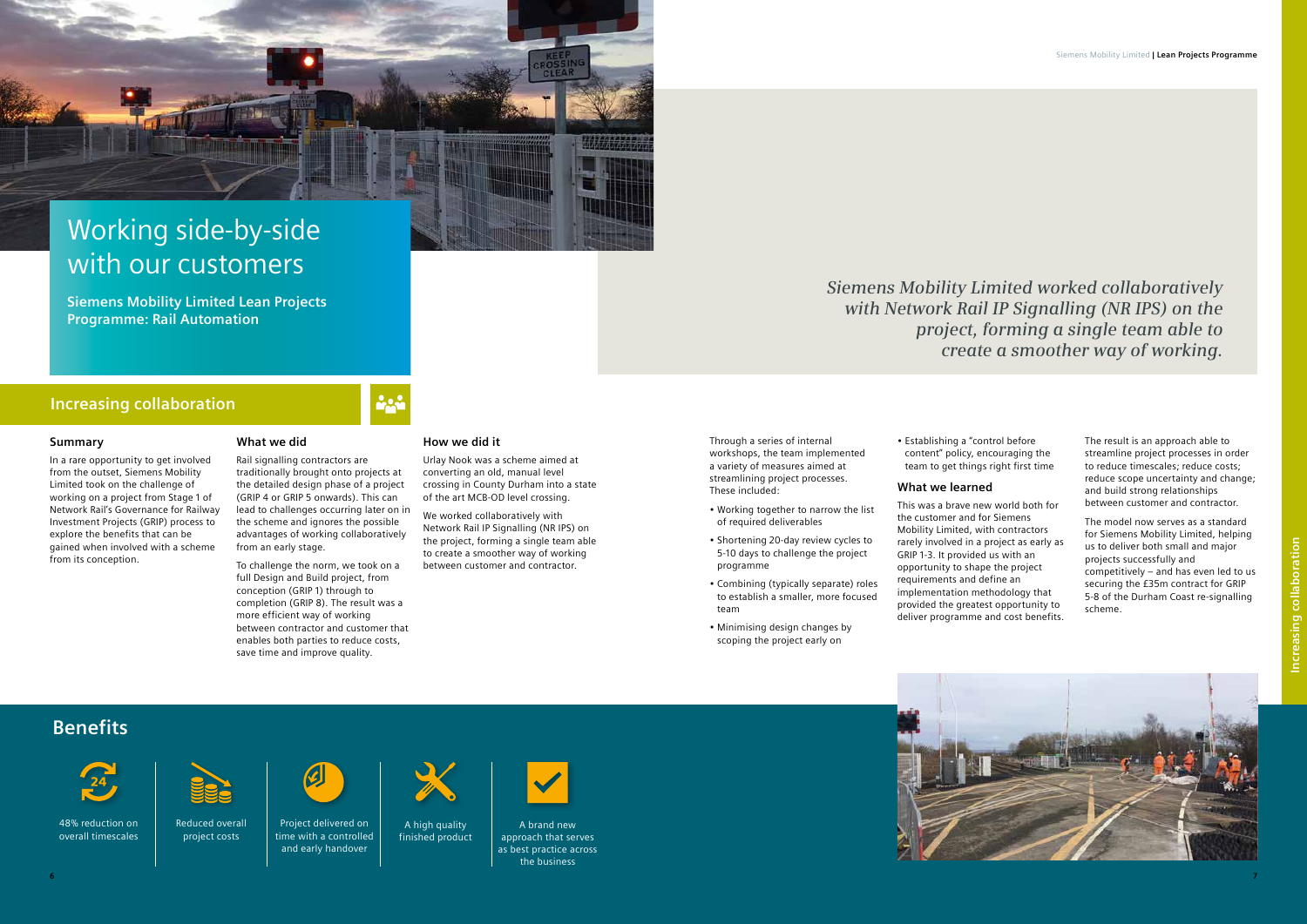Materials management is a complex, multi-function activity, with many opportunities for miscommunication and waste if it is not handled correctly. As part of a wider programme of improvement within the company, Siemens Mobility Limited has introduced a system that focuses on bringing consistency to the materials management process, involving colleagues from the outset in developing recognised roles to help define skills requirements and improve training, development and recruitment.

#### **What we did**

Our aim was to create a community of practitioners across the company who could share best practice and work collectively on process improvement. This would replace the previous, rather disparate collection of regional roles, streamlining activities and coordinating efforts to address issues.

#### **How we did it**

The starting point was to identify the main business functions responsible for ordering and delivering materials on time and to cost, to end users. These included colleagues from materials engineering, supply chain and logistics.

The next step was to bring this materials management community together, face-to-face and online, for workshops and forums. Involving colleagues from the outset in discussions allowed them to shape the direction of the project, giving them ownership and a desire for its success.

During their collaboration, colleagues discussed concerns and shared examples of best practice. Another key element was to establish common elements in the roles and responsibilities of the different functions so that roles could be defined for business-wide use and duplication could be avoided.



**Siemens Mobility Limited Lean Projects Programme: Rail Automation**

There are fewer errors in ordering and storing materials as teams are working to optimal efficiency, which helps to reduce costs



A standardised process has been established from which continuous improvement can be made, to the benefit of Siemens Mobility Limited and our clients



### **Increasing collaboration**

#### **What we learned**

For the project to be a success, we had to engage colleagues from the outset in order to understand the existing frustrations and work together to improve the system.

This successful collaboration has resulted in a system where waste and costs are reduced, as materials are ordered only when necessary.

Establishing defined and consistent roles and responsibilities has helped to train new members of staff, and enabled the materials management community to share best practice and lessons learned across the company.

Inspired by their involvement in the process and its success, teams are developing a culture of collaboration, the benefits of which will be felt widely within Siemens Mobility Limited and by our clients **8 9**



Inspired by this result, we have developed a culture where innovation is a natural part of the business environment.

The materials management community within Siemens Mobility Limited now operates on a national level. Working consistently across the country means actions are addressed the first time, without confusion or misunderstanding, and allows for the fine-tuning of a common process.

# *Working consistently across the country means actions are addressed the first time, without confusion or misunderstanding.*



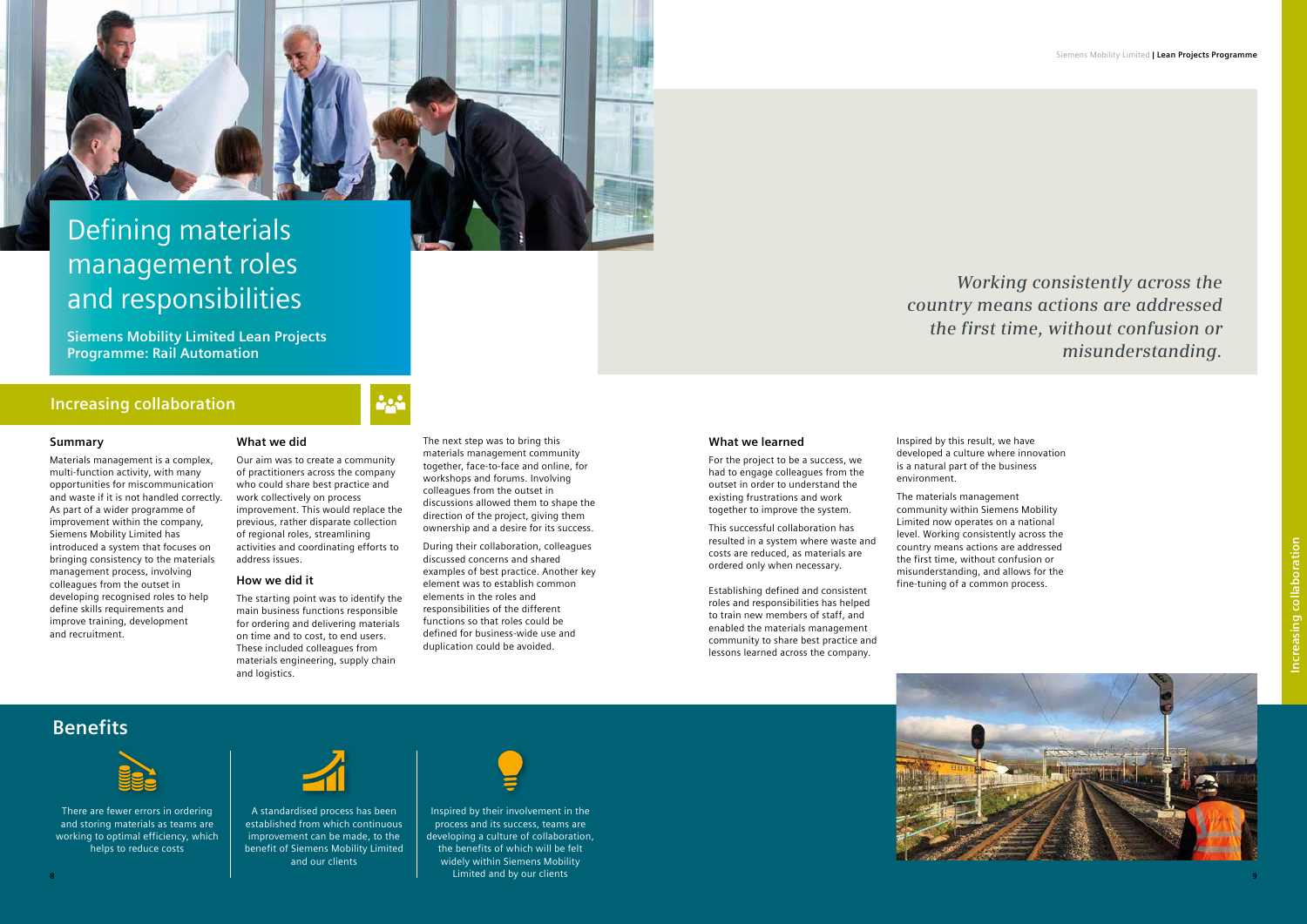It's vital that those working trackside comply with Network Rail standards. Historically, safe work packs to enable this were printed and tracked via spreadsheets, giving the potential for human error. Siemens Mobility Limited collaborated with users to introduce a fully compliant digital system, reducing costs and making the process more efficient.

#### **What we did**

We introduced a digital system for safe work packs where users logged in on tablets, accessing a system that showed the status of each pack. Users are now able to view the history of each process and collaborate with colleagues in real time.

This system has ensured compliance with Network Rail standards in a way that optimises efficiency and safety for trackside teams, as well as reducing costs through cutting the amount of printing required. It has resulted in an increase in return of safe work packs from 20% to 80-100%.

#### **How we did it**

We worked with OnTrac (rail safety software developers) for 12 months, developing this online system to meet Network Rail compliance. We then trialled the system for six months, working closely to improve safety, supporting the team on-site and obtaining feedback to improve the functionality of the tablets.

Finally, we carried out face-to-face training for users and rolled the system out across the industry.

# Leading the industry in digitalisation

**Siemens Mobility Limited Lean Projects Programme: Rail Automation**

It allows teams to collaborate in real time



The new system is more efficient, significantly lowering the time it takes to log, record and action packs



It ensures information is accurate and up to date, improving safety



### **Increasing collaboration**

#### **What we learned**

To ensure the success of the project, everyone involved had to embrace change, as this was the first time tablets had been distributed trackside. The system has proved incredibly popular, with more than 1,200 colleagues currently working together in real time.

The project has resulted in a £1.5 million saving per annum in labour and printing costs, with an environmental benefit from the reduction in paper used. In addition, issues are resolved quickly, safely and effectively through real time discussion.

It is being adopted throughout the industry, ensuring consistency of operation and reducing costs **10 11**



The project is an example of best practice and, in collaboration with OnTrac and Network Rail, Siemens Mobility Limited are leading the change to digital systems across the industry.

We have a culture of continuing development to ensure we meet the demands of the rail signalling industry as it changes, both culturally and technically, and we are continuing to work with OnTrac to enhance the system further.

"Siemens Mobility Limited was the first UK organisation to implement a complete paperless safe work pack process. Many organisations have followed that lead…. We look forward to continue working closely on this and future projects." – OnTrac

"We are impressed that Siemens Mobility Limited are trying to make things better." – HM Railway Inspectorate

*The project has resulted in a £1.5 million saving per annum in labour and printing costs, with an environmental benefit from the reduction in paper used.*



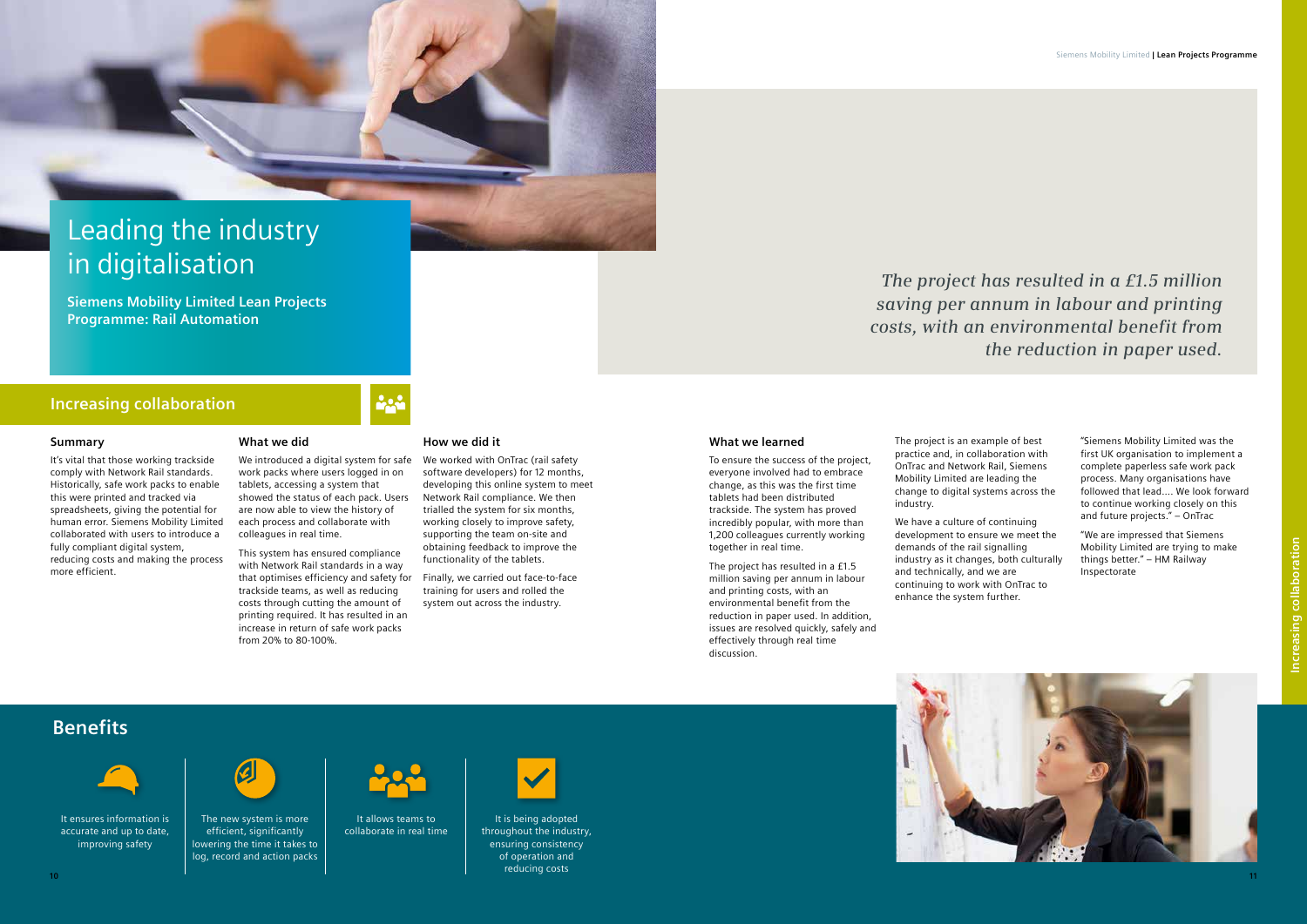Understanding that, even with the Scope Stability Test, designs may still need to be adapted, we also implemented a programme of workshops aimed at helping our designers, and the wider team, to identify other ways of doing things better.

#### **What we learned**

For the project to be a success, the team needed to adopt a totally new approach to dealing with design tenders. The result is a change in culture that focuses on making design amendments as early as possible, in order to maximise benefits later on.

The approach has helped to reduce the cost of rail signalling systems for customers. We have seen the impact of cost creep on projects reduce from as much as 20% - 30%, to as low as 10%.

It has also helped us to improve internal efficiency – enabling us to use designer's time and skills effectively by ensuring we get the best design first time.

All of this has contributed to building a culture where challenging accepted practices, to identify possible reductions in cost, has become business as usual.



*The system has helped to reduce the cost of rail signalling systems for customers, whilst still enabling Siemens Mobility Limited to deliver exceptional quality of assets and design.*

#### **Summary**

Across the rail industry, service providers must find innovative ways to keep costs low for customers, without compromising on quality. As part of a wider programme to identify areas where the cost of signalling schemes could be reduced, Siemens Mobility Limited and Network Rail developed a Scope Stability Test, aimed at minimising costly design changes later in the project life cycle.

#### **What we did**

At the tender stage, rail signalling designs can still typically be a work in progress. This means the final project cost can increase as design changes occur over the course of the project; this is often referred to as cost creep.

In order for Siemens Mobility Limited to provide customers with a tender cost which remains as close as possible to the final cost, we set about finding a way to stabilise the design cost before the contract began.

#### **How we did it**

Due to our extensive knowledge and experience across the sector, we acknowledged that the later a change arose, the more costly the impact would be. Therefore, we designed a Scope Stability Test that put emphasis on minimising future changes.

We introduced the new approach through a variety of internal workshops and reviews, aimed at clarifying the scope of a design before the award of the build contract.



# Avoiding design changes

**Siemens Mobility Limited Lean Projects Programme: Rail Automation**

Better scope collaboration to help our customers get the best possible design first time



Fewer design changes helping us pass on savings to the customer, and to the customer's customer



Better way of working between Siemens Mobility Limited and customers, helping us pass on further savings through higher efficiency



### **Reducing costs**

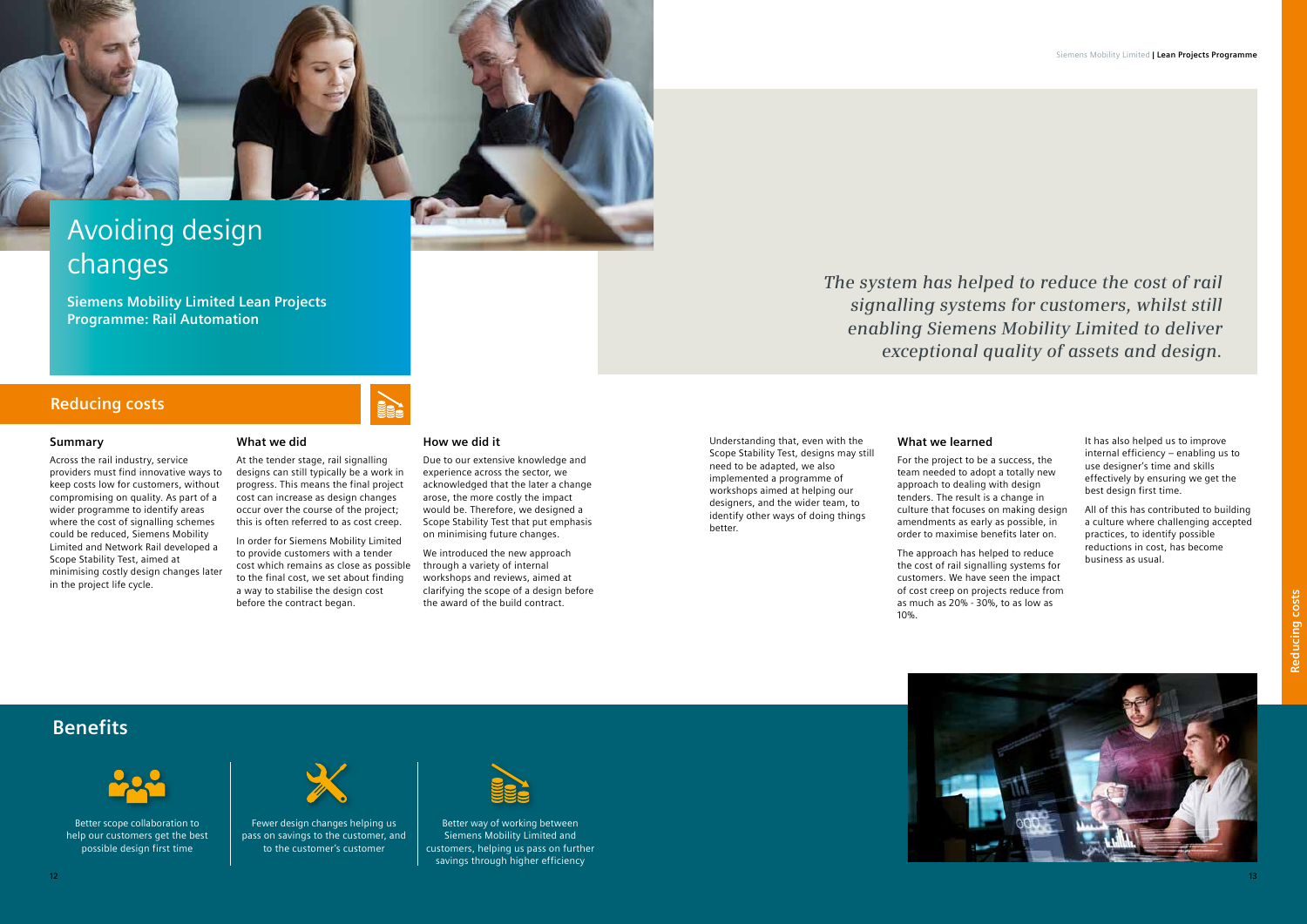While many organisations rely on an individual or small team of dedicated risk managers, those involved on a project day-to-day can often offer just as much insight into potential future risks. Siemens Mobility Limited set about challenging the status quo by making all members of the project team responsible for identifying and mitigating risk – leading to a variety of benefits for contractor and client alike.

#### **What we did**

Whilst risk management was being carried out across Siemens Mobility Limited, regional offices undertook different approaches to it. Sometimes this was carried out by small teams or individuals.

Recognising the need to create an effective approach to risk management across the business, we set about developing a consistent set of policies and procedures. The aim was to encourage a culture of active risk management and enable a broader group of experienced team members to use their skills and technical knowledge to act against risks more quickly and effectively.

#### **How we did it**

We carried out a programme of workshops and established feedback processes to find out what staff throughout the country thought worked, or did not work, in their own approach to risk management. This enabled the risk team to identify best methods from across Siemens Mobility Limited's regional offices and establish one consolidated approach.

# Managing risk at every stage

**Siemens Mobility Limited Lean Projects Programme: Rail Automation**

Clearer ownership of risks and risk process across the project team



#### Earlier identification of project risks



Avoidance of unforeseen costs after tender



### **Reducing costs**

Continuous improvement throughout the project life cycle



We developed a new risk and opportunities procedure to give people across the business the authority to identify risks throughout the life cycle of a project, setting clearly defined risk management requirements and deliverables at each stage. The result enables us to address risks as early as possible, ensuring we can use the risk budget wisely.

### **What we learned**

Using knowledge from across the business, paired with a new risk and opportunities procedure, during each stage of a project's life cycle, from initial tender to handover, has made the entire risk management process more efficient and effective.

The programme has enabled us to create a culture of active risk management, where everyone at Siemens Mobility Limited is empowered to use their skills to

identify risks – as well as invest in other innovative activities that will have further practical and financial benefits for customers.

This not only means everybody is invested in a process they helped to create, but ultimately enables us to lower project risk, avoid unforeseen costs, and identify potential savings for customers.



*Using knowledge from across the business, paired with a new risk and opportunities procedure, during each stage of a project's life cycle, from initial tender to handover, has made the entire risk management process more efficient and effective.* 

# **Benefits**



**14 15**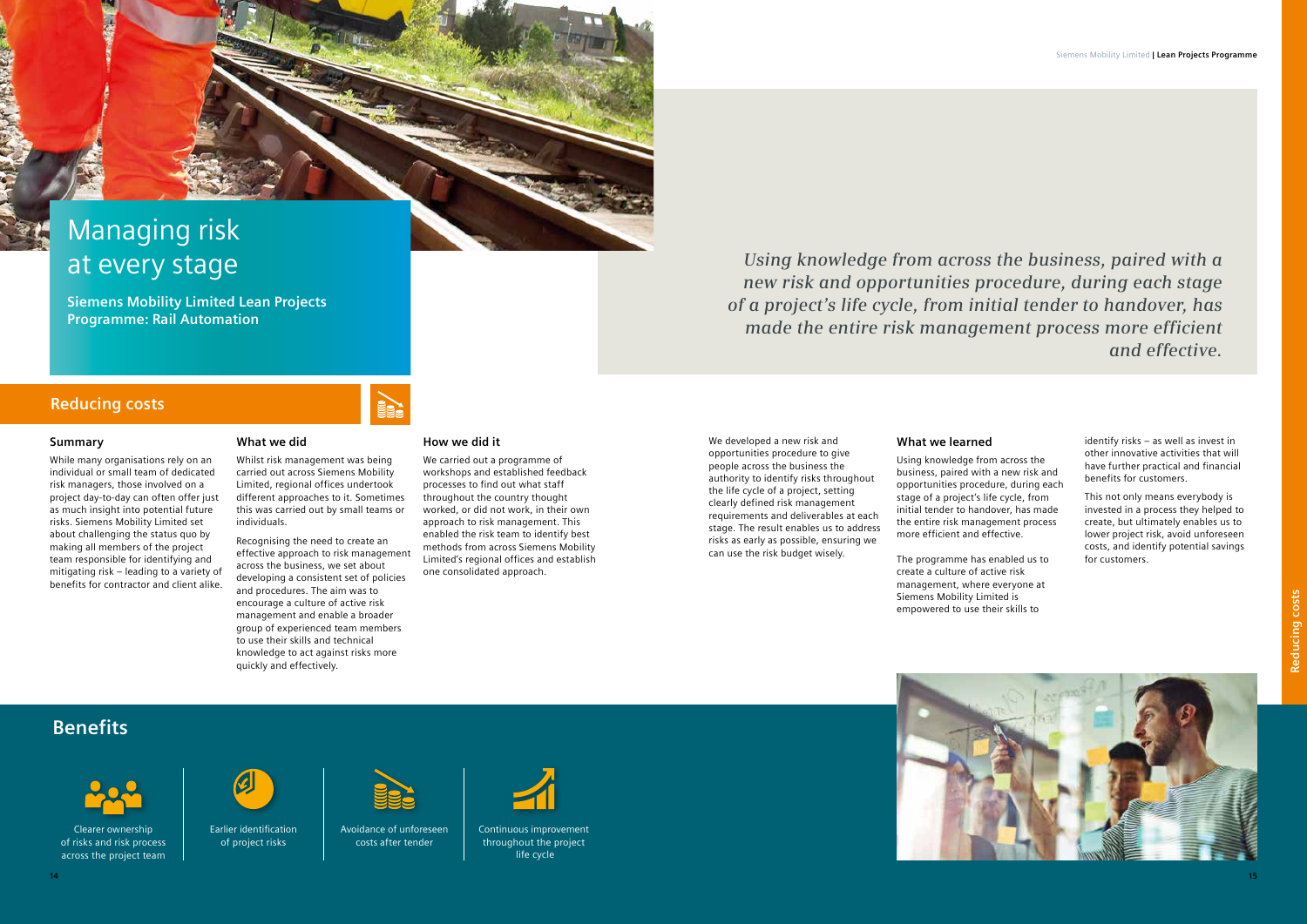

# Streamlining the materials management life cycle

**Siemens Mobility Limited Lean Projects Programme: Rail Automation**

The materials community is working together across the company more efficiently, with subsequent benefits for clients



Following national roll out, our teams will no longer waste resources managing materials, but will be able to search for materials in real time, which again will increase our **16 17** operational efficiency



By implementing a standardised process, we are aiming to do everything right first time, meaning that time is not wasted – and costs are saved



### **Reducing costs**

#### **How we did it**

Having decided that a standardised process and targeted automation was required, we utilised existing meetings to give our colleagues the opportunity to shape the direction of the project, as well as take ownership and a desire for the project's success.

Now we have established a common process, we are implementing this baseline nationally along with targeted key performance indicators (KPIs) to monitor and evaluate its success. This important foundation also allows us to now explore other opportunities to streamline the system and thus improve it further. We have targeted our bill of materials process (BoM) and introduced automation to the transfer of data between the BoM and Spiridon. We are also starting to look at the automation of BoM creation using design documentation and software

to create the initial BoM. The ultimate goal is to make our system as efficient as possible through reduced duplication of effort, human error reduction and increased accuracy.

We are also trialling Spiridon Warehousing across our rail automation business. This will enable better regional management of stock, reducing the possibility of excess ordering and 'lost' materials, for example, and providing national visibility of stock holdings. This will help to ensure that materials are available when required, and reduce instances of shortages impacting project delivery.

BoM automation, and improved use of Spiridon capabilities, are just a few activities being progressed to improve materials management; we are looking at other more detailed areas for development that will enable us to keep improving.

### **What we learned**

The adoption of a standardised and more efficient process is beginning to reduce wasted time and resources through the reduction of material ordering mistakes. It should also ensure that materials are ordered only once, and that they are not misplaced or lost, or sent to an incorrect destination, so reducing costs further.

Standardisation and automation is innovative in this division of the business, and sets a precedent in Siemens Mobility Limited for digitalisation.

The system will soon be rolled out nationally and we predict that this will result in tangible benefits for the rest of our organisation, with the right materials being delivered to the right location at the right time.



# *Standardisation and automation is innovative in this section of the business, and sets a precedent in Siemens Mobility Limited for digitalisation.*

#### **Summary**

Another part of our wider programme to improve materials management, Siemens Mobility Limited is implementing a standardised, automated process that effectively integrates the materials community to ensure a streamlined approach to delivering materials from bill of material generation to delivery at site.

#### **What we did**

As with all project delivery processes and activities, the materials management process within Siemens Mobility Limited operates across multiple regional offices, and is dependant on the effective use of our business wide procurement system – Spiridon. Historically, since the implementation of Spiridon, four years ago, local practice and methods of working have developed. Inefficiencies sometimes emerged, as there was no holistic approach to identifying and resolving them, in addition to local good practices being recognised or shared.

To resolve these issues, we brought our key business functions together to jointly develop and implement a standardised process to more efficiently manage the material life cycle across the company. In doing this our aim was threefold: to reduce the difficulties that the materials community was experiencing in carrying out their roles; to reduce costs; and to eliminate wasted time and resource. Further, by establishing a common business wide process, we have enabled further refinement and streamlining of the process and continue to look for opportunities to automate manual activities wherever possible.

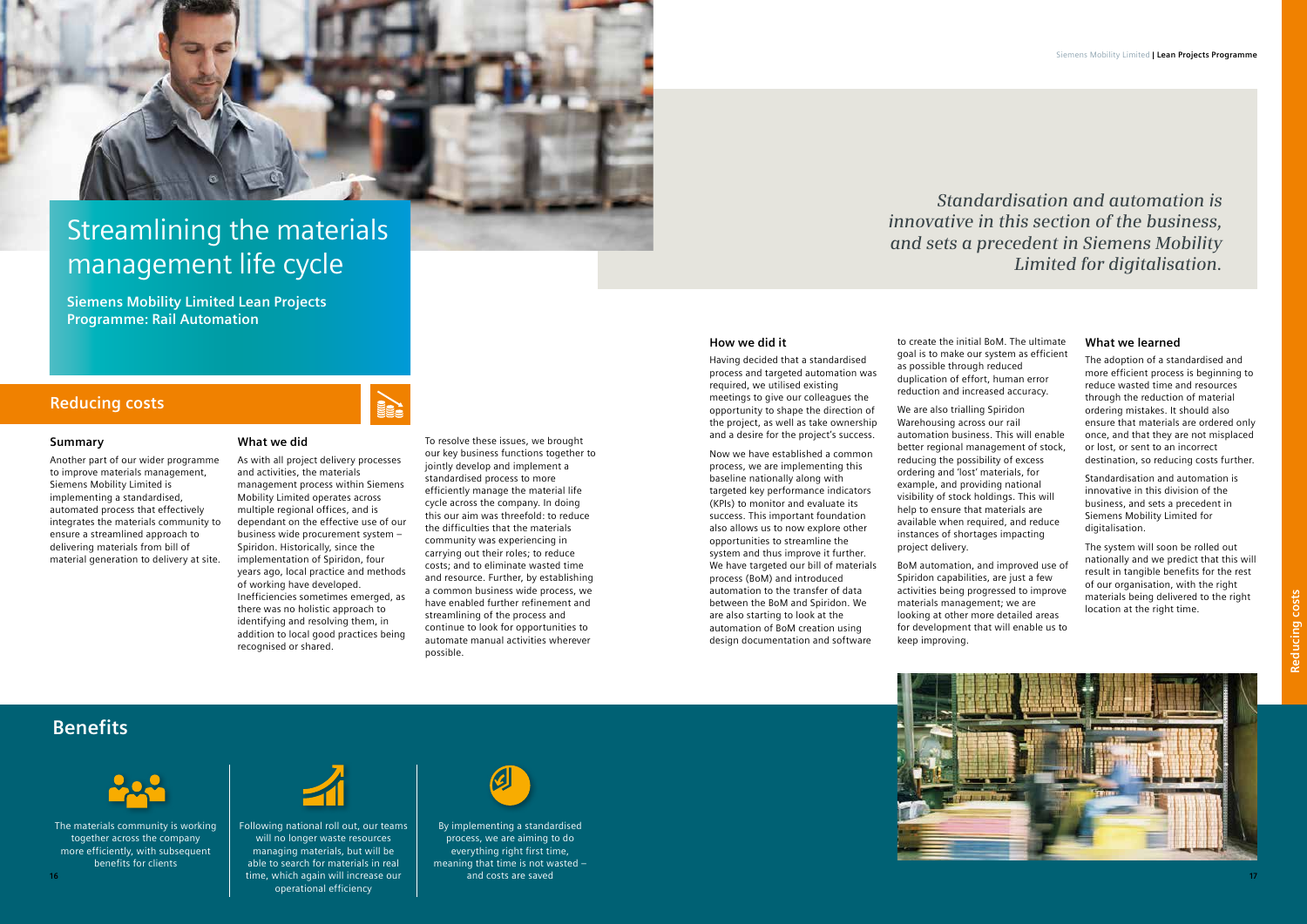Many companies aspire to share lessons learned from experience, but putting this into practice can be difficult. Siemens Mobility Limited has established a process where lessons learned can be reported consistently, stored and shared throughout the company and more widely. Most importantly, through encouraging widespread and ongoing communications, we're developing a culture of continuous improvement and innovation from learning, where colleagues are encouraged to challenge accepted practices, resulting in an increase in the quality of our services and products.

#### **What we did**

A thorough internal review to establish whether lessons learned were being implemented to their fullest across Siemens Mobility Limited Rail Automation suggested that opportunities to improve were not being sought frequently enough, and there was the potential for errors to be repeated.

**Light** 

One reason for this was that learning tended to be focused towards the end of a project. Also, the existing systems were not particularly user-friendly. We needed a system that was easy to use which would bring tangible benefits to projects, and ultimately our customers, through improved efficiency or safety, or by reducing costs.

Introducing such a system would also have the added benefit of encouraging colleagues to share lessons learned throughout a project. The aim was to embed a culture change that would ultimately result in better standards.

We built the new system from scratch in-house and we will continue to develop it and innovate as we progress. Where appropriate, we will share our lessons widely to help the rail industry continue to learn and improve.

#### **How we did it**

Speed and simplicity in using the new system were crucial. We developed an easy, user-friendly system to store, edit and track lessons learned throughout a project, ensuring that there were functions in the system to allow for easy filtering and searching. This helped colleagues share lessons learned, analyse their similarities, and find learnings quickly and efficiently.



# Learning every step of the way

**Siemens Mobility Limited Lean Projects Programme: Rail Automation**

> Through participation in this collaborative approach to learning, we are showing a commitment to change and continual improvement in our processes



## **Enhancing efficiency**

Every lesson learned can potentially be communicated across the rail industry, which can also reduce costs for customers



#### **What we learned**

Our colleagues are working together in a supportive environment to analyse projects to ensure that we take every opportunity to improve in the future. Sharing these efficiencies within Siemens Mobility Limited – and with our customers – ensures that the benefits are widely felt.

With lessons learned being taken on board more efficiently and consistently throughout a project, the quality of Siemens Mobility Limited services and products will increase, with consequent benefits for customers **18 19**



Implementing this system into our normal project process ensures that lessons learned are adopted at the optimum time. We are confident that the changing culture means that all colleagues are communicating and creating a holistic system where lessons can be learned throughout a project.

Ultimately, introducing the resulting efficiencies can lead to reduced costs, for Siemens Mobility Limited, and for our customers, at every stage of a project from tendering to handover.

# *Speed and simplicity in using the new system were crucial. We developed an easy, user-friendly system to store, edit and track lessons learned throughout a project.*



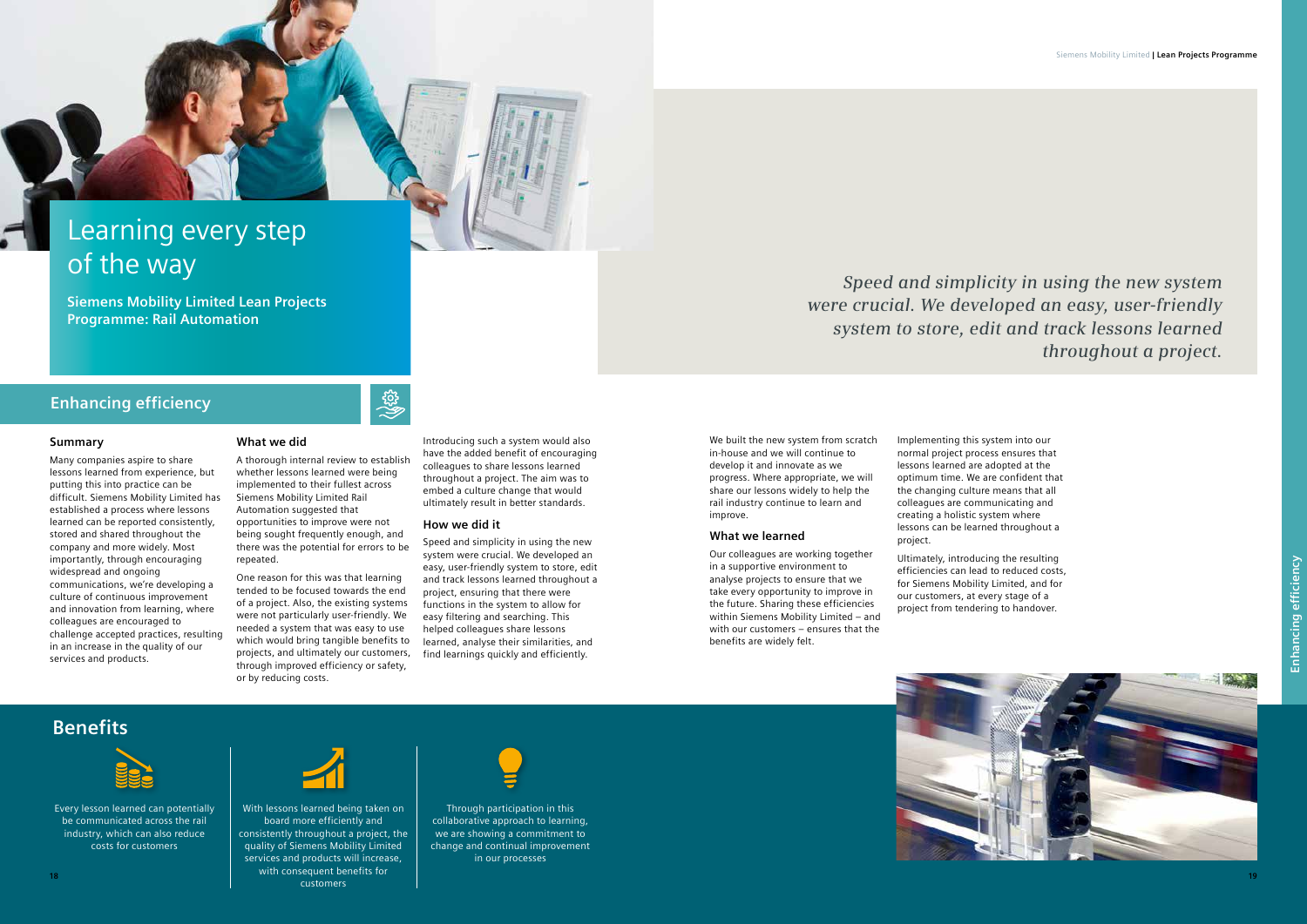Across the rail automation sector, product testers largely rely on a manual system of reporting on trackside equipment. This can result in a long, drawn-out process to ensure vital services such as track maintenance are delivered to the right areas. Siemens Mobility Limited developed and implemented an electronic system, designed to improve the speed and accuracy of product test reporting.

#### **What we did**

Until recently, the process for testing trackside equipment involved completing and logging reports on paper, before delivering them to the relevant approvers, at various sites, by hand. This resulted in a lot of toing and froing, meaning the process could take a number of days to be actioned and closed.

Four years ago, we set about designing a new electronic system to support our trackside product testers and enable them to work efficiently and safely by logging reports remotely.

### **How we did it**

We developed a brand new digital system, designed to be used on a mobile phone or tablet while out on-site, and trialled it among selected testers.

The system works similarly to parcel delivery updates, allowing team members to submit reports remotely from the trackside. First, the on-site tester raises a test log querying standards compliance or design. The relevant recipient is notified and is able to respond immediately. The tester receives this information whilst still on-site and is able to close the log or identify required improvements straight away.

# Digitalising trackside testing

**Siemens Mobility Limited Lean Projects Programme: Rail Automation**

### **Enhancing efficiency**



Improves safety by reducing the number of site visits necessary



Prevents errors by ensuring all steps are taken



**Light** 

The key was making sure that the system was quicker than the previous process, enabling the testers to deal with and close down actions trackside. This means both us and our customers receive information on project maintenance – and any associated costs – in real time.

#### **What we learned**

Making the system electronic enables us to save money, time and resource; a process which once took days can now take a matter of hours, meaning actions are resolved quickly and proactively.

Ensures efficiency by reducing the life cycle of a test log and shortening lines of communications



Delivers real time data on progress of actions, as well as product trends and insight for further improvements **20 21**



The system has also improved other areas of our operations. An 'impact' dashboard provides insight that helps to identify and correct errors, whilst information from archived data can be collated and analysed to find other areas of improvement, and avoid future errors across the trackside testing process.

the new norm across Siemens Mobility

The project is part of an ongoing effort to make process digitalisation Limited. We are now looking to link this new process into schedule of works at asset level across all disciplines.

We will also continue to build digital tools in-house, which help us turn data into useful and insight information that can be acted upon to drive business excellence.



# *A process which once took days can now take a matter of hours, meaning actions are resolved quickly and proactively.*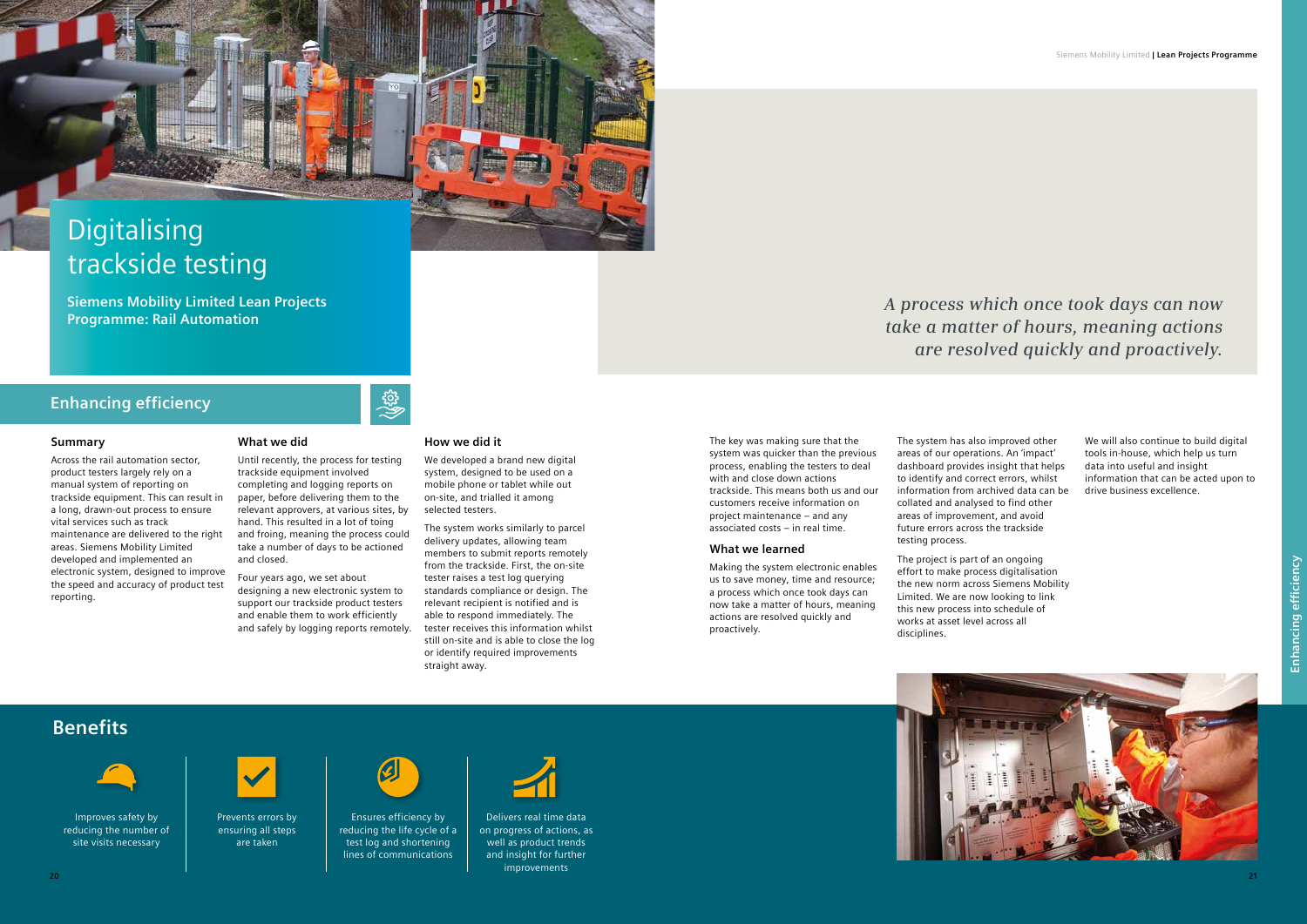Rail signalling products require detailed designs and drawings that go through a process of editing before final approval, and the system we were using had limited functionality and was becoming slow. Siemens Mobility Limited invested in a new Citrix based server (virtual environment) and implemented a new network hosted in Fürth Germany, as well as a new version of cab-I-Net (3.4) and Microstation (V8i) so that our designers can work more quickly, efficiently and with better accuracy.

#### **What we did**

Our existing technology was nearing the end of its operational life and as a result, designers and approvers were losing time on a day-to-day basis.

We understood the issues that our colleagues were facing, and developed the project to resolve these over a period of two years, including a trial of nearly three months. We have invested in the latest technology to equip our colleagues with the tools to complete their tasks as efficiently as possible.

#### **How we did it**

रुद्धे

Our existing system was only able to cope with a limited number of users at a time, resulting in designers struggling to update drawings to meet deadlines, and thus making quick turnarounds and late requests difficult to action.

We have updated the server, implemented a new network and updated the hosting application. This involved improving the hardware and software, as well as configuring the network to enhance the functionality of the system.

## **Enhancing efficiency**

**Benefits**



Investing in technological improvements will significantly improve the quality of our products



We can ensure that programmes are kept to time, minimise mistakes and reduce repetition of work – all efficiencies leading to benefits that can be passed on to customers



This has improved the capability and functionality of our system so it can meet the demands of our designers.

This has resulted in a system that uses the best technology available. Designers can work quickly, accurately and efficiently; there are no queues for the system and printing can be done almost immediately.

We believe that the new system will save up to 4,400 hours per annum, which incorporates the time saved by the new system being quicker and the reduction in the amount of rework needed.

The time saved by utilising the new technology – more than two weeks per annum for every one of the 50 colleagues working in this area – can be invested in a drive for other improvements, with a knock-on benefit to customers **22 23**



#### **What we learned**

Investing in and upgrading to the latest technology is essential for Siemens Mobility Limited to continue to deliver the best services and products in the industry.

Now that the hardware and software are improved, the team are monitoring and delving further to improve functionality and usability on a micro-level within the system.

This culture of continuous improvement will allow us to monitor and tailor the system as required. We will analyse impending technological advances and determine how we can use them to our – and our customers' – advantage.

*We believe that the new system will save up to 4,400 hours per annum, which incorporates the time saved by the new system being quicker.*



# Using technology in design for best results

**Siemens Mobility Limited Lean Projects Programme: Rail Automation**